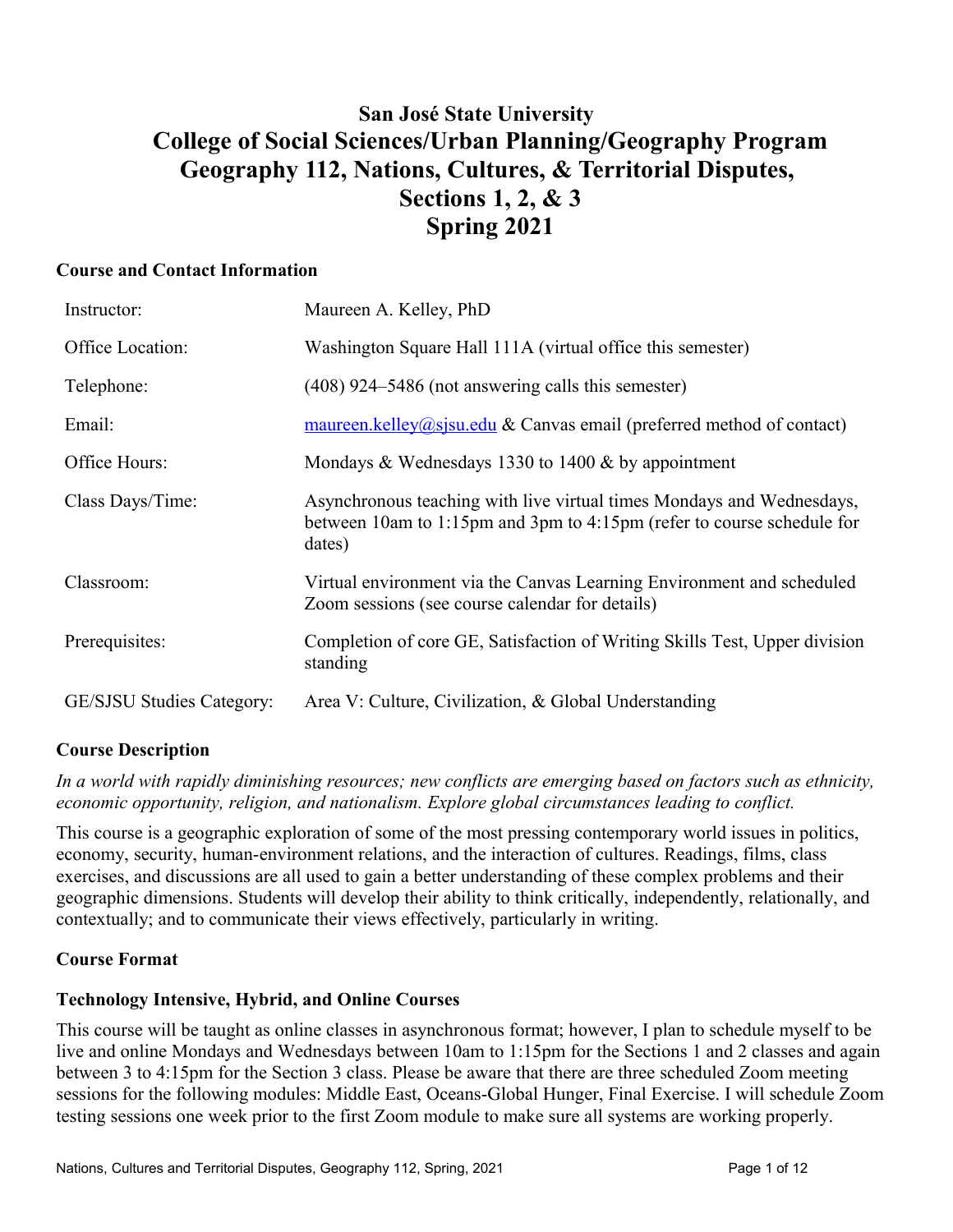Course materials are on the [Canvas Learning Management System course login website a](https://sjsu.instructure.com/)t [http://sjsu.instructure.com.](http://sjsu.instructure.com/) You are responsible for regularly checking with the messaging system through Canvas or MySJSU on **Spartan App Portal** http://one.sjsu.edu to learn of any updates.

Computer Internet access is essential for accessing materials and uploading assignments on Canvas. All written assignments must be submitted and uploaded to Canvas in Adobe portable document format (.pdf) or Microsoft Word Document format (.doc) only.

# **GE Learning Outcomes (GELO)**

Upon successful completion of this course, students will be able to:

#### **GELO 1: Compare systematically the ideas, values, images, cultural artifacts, economic structures, technological developments, or attitudes of people from more than one culture outside the US.**

- 1. Readings: Democracy (Sataline, 2017), China's BRI (Broder2019a), European Union (Broder, 2019b), Middle East (Broder, 2020b), Global Migration (Glazer, 2020a), Climate Change (Wanlund, 2017), Oceans (Wallace, 2019), Global Hunger (Price, 2014), Global Population (Straight, 2019), Pandemics (Glazer, 2020b) from *CQ Researcher* readings. *Universal Declaration of Human Rights* from the United Nations website and from *National Public Radio* (Gjelten, 2018). Global Migration (Sengupta, 2015) from *The New York Times*
- 2. Assignments: Essays 1–Human Rights, 2–Democracy, 3–China's BRI, 4–European Union, 5–Middle East, 6–Climate Change, 7–Global Population, 8–Pandemics; Exercises 2–Free Speech/Protests, 5– Global Migration, 6‒Oceans, 7‒Global Hunger
- 3. Activities/Experiences: Weekly Discussions on Canvas. Essay 4 Zoom Discussion–Middle East; Exercises 6‒Oceans & 7‒Global Hunger, Final‒Freedonia. Podcast: *What do the Abraham Accords mean for Middle East peace?* Videos: *The story of human rights; The 30 articles of the Universal Declaration of Human Rights; The universal danger of ignoring human rights violations; 2019: A Year of Protest; George Floyd killing sparks worldwide protests against racism; Russia, China, and the future of democracy; Who will be the next superpower nation? What is the Belt and Road Initiative? The economics of China's enormous Belt and Road Initiative; Europe: From WWII To today's European Union; Migration crisis: Time for a new approach? Large-scale movements of refugees and migrants are a global phenomenon; Climate Change: A threat multiplier; The fish on my plate; Zero Hunger Challenge; World population: Seven billion and counting; Why the world population won't exceed 11 billion; The Spanish Flu of 1918: The history of a deadly pandemic and lessons for coronavirus*

## **GELO2: Identify the historical context of ideas and cultural traditions outside the US and how they have influenced American culture.**

- 1. Readings: Democracy (Sataline, 2017), European Union (Broder, 2019b), Middle East (Broder, 2020b), Global Migration (Glazer, 2020a), Climate Change (Wanlund, 2017), Oceans (Wallace, 2019), Global Population (Straight, 2019), Pandemics (Glazer, 2020b) from *CQ Researcher* readings. *Universal Declaration of Human Rights* from the United Nations website and from *National Public Radio*  (Gjelten, 2018). Global Migration (Sengupta, 2015) from *The New York Times*
- 2. Assignments: Essays 1–Human Rights, 2–Democracy, 4–European Union, 5–Middle East, 6–Climate Change, 7–Global Population, 8–Pandemics; Exercises 5–Global Migration, 6–Oceans
- 3. Activities/Experiences: Weekly Discussions on Canvas. Essay 4 Zoom Discussion–Middle East; Exercises 6‒Oceans. Podcast: *What do the Abraham Accords mean for Middle East peace?* Videos: *The story of human rights; The 30 articles of the Universal Declaration of Human Rights; The universal danger of ignoring human rights violations; Russia, China, and the future of democracy; Who will be*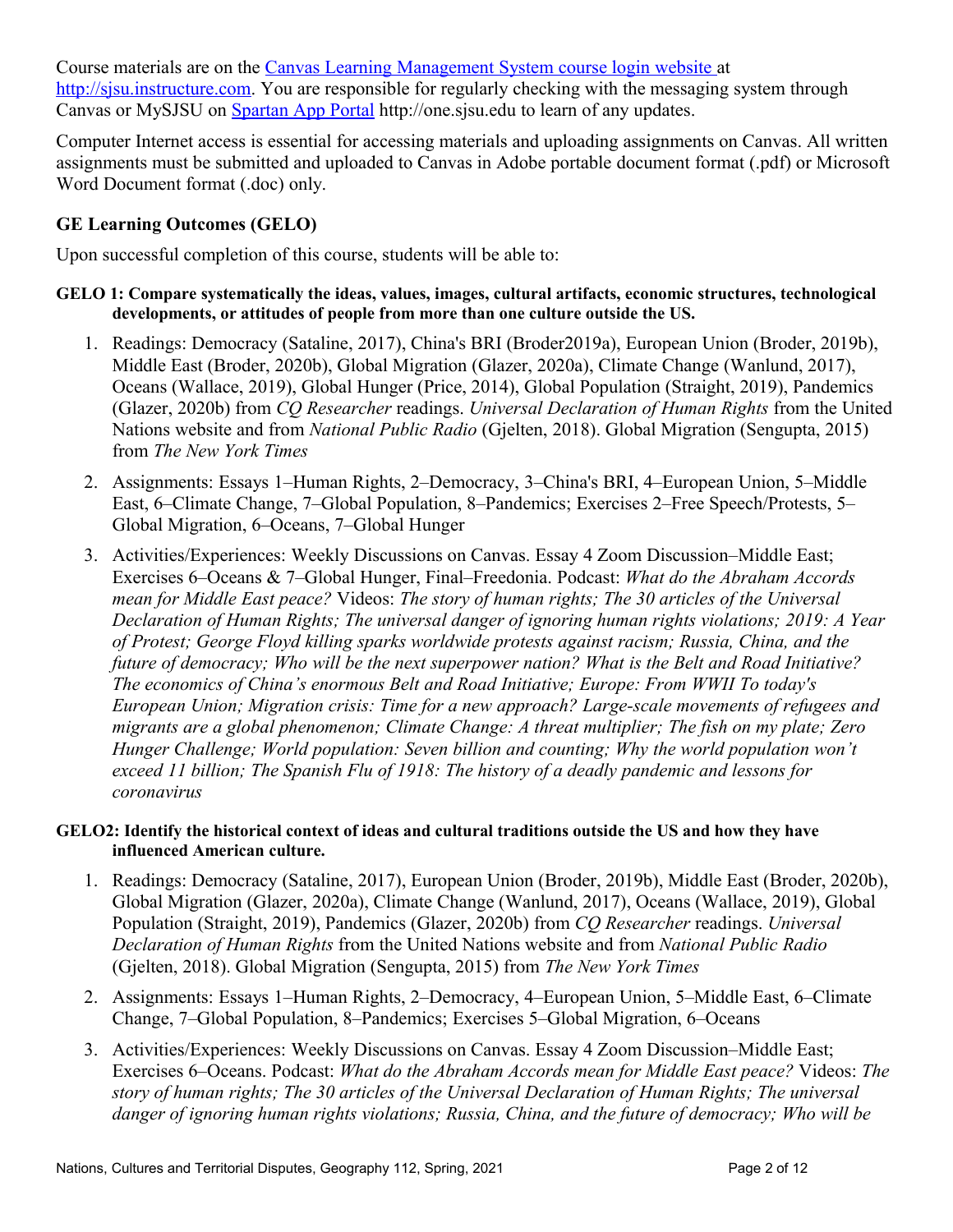*the next superpower nation? Europe: From WWII To today's European Union; Migration crisis: Time for a new approach? Large-scale movements of refugees and migrants are a global phenomenon; Climate Change: A threat multiplier; The fish on my plate; World population: Seven billion and counting; Why the world population won't exceed 11 billion; The Spanish Flu of 1918: The history of a deadly pandemic and lessons for coronavirus*

#### **GELO3: Explain how a culture outside the US has changed in response to internal and external pressures.**

- 1. Readings: Democracy (Sataline, 2017), China (Broder, 2020a), China's BRI (Broder2019a), India (Broder, 2018), European Union (Broder, 2019b), Middle East (Broder, 2020b), Global Migration (Glazer, 2020a) from *CQ Researcher* readings. *Universal Declaration of Human Rights* from the United Nations website and from *National Public Radio* (Gjelten, 2018). Global Migration (Sengupta, 2015) from *The New York Times*
- 2. Assignments: Essays 1–Human Rights, 2–Democracy, 3–China's BRI, 4–European Union, 5–Middle East. Exercises 2‒Free Speech/Protests, 3‒China, 4‒India, 5‒Global Migration
- 3. Activities/Experiences: Weekly Discussions on Canvas. Essay 4 Zoom Discussion–Middle East; Final– Freedonia. Podcast: *What do the Abraham Accords mean for Middle East peace?* Videos: *The story of human rights; The 30 articles of the Universal Declaration of Human Rights; The universal danger of ignoring human rights violations; 2019: A Year of Protest; George Floyd killing sparks worldwide protests against racism; Russia, China, and the future of democracy; Who will be the next superpower nation? Understanding the rise of China; What is the Belt and Road Initiative? The economics of China's enormous Belt and Road Initiative; India rising; Europe: From WWII To today's European Union; Migration crisis: Time for a new approach? Large-scale movements of refugees and migrants are a global phenomenon*

# **Course Learning Outcomes (CLO)**

Upon successful completion of this course, students will be able to:

## **CLO1: Identify the diversity of issues in an appropriate manner.**

- **CLO2: Demonstrate their ability to articulate and discuss their values and engage in civil discourse.**
- **CLO3: Address significant achievements of the human intellect and imagination in a comparative context to understand and appreciate different ideas, cultures, values, religions, institutions, languages, and peoples of the world.**
	- 1. Readings: Free Speech/Protests (Wanlund, 2020), Democracy (Sataline, 2017), China (Broder, 2020a), China's BRI (Broder2019a), India (Broder, 2018), European Union (Broder, 2019b), Middle East (Broder, 2020b), Global Migration (Glazer, 2020a), Climate Change (Wanlund, 2017), Oceans (Wallace, 2019), Global Hunger (Price, 2014), Global Population (Straight, 2019), Pandemics (Glazer, 2020b) from *CQ Researcher* readings. *How to Spot 11 Types of Media Bias* from AllSides.com. *Universal Declaration of Human Rights* from the United Nations website and from *National Public Radio* (Gjelten, 2018). Global Migration (Sengupta, 2015) from *The New York Times*
	- 2. Assignments: Essays 1–Human Rights, 2–Democracy, 3–China's BRI, 4–European Union, 5–Middle East, 6–Climate Change, 7–Global Population, 8–Pandemics; Exercises 1–Current Events/News, 2–Free Speech/Protests, 3‒China, 4‒India, 5‒Global Migration, 6‒Oceans, 7‒Global Hunger
	- 3. Activities/Experiences: Weekly Discussions on Canvas. Essay 4 Zoom Discussion–Middle East; Exercises 6‒Oceans & 7‒Global Hunger, Final‒Freedonia. Podcast: *What do the Abraham Accords mean for Middle East peace?* Videos: *How to spot fake news; A brief history of media bias; Dishonesty, accuracy & ethics in the media; The story of human rights; The 30 articles of the Universal Declaration*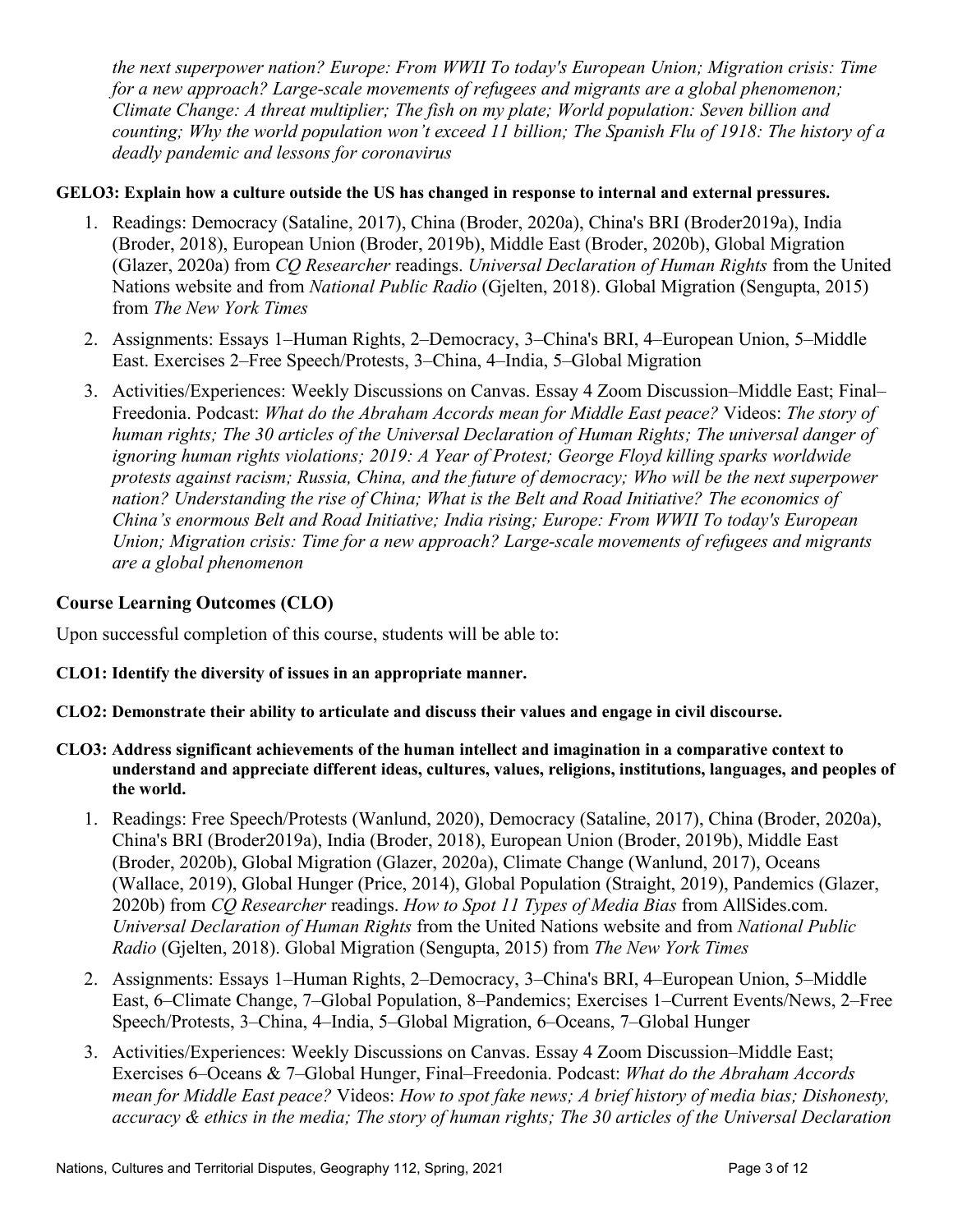*of Human Rights; The universal danger of ignoring human rights violations; 2019: A Year of Protest; George Floyd killing sparks worldwide protests against racism; Russia, China, and the future of democracy; Who will be the next superpower nation? Understanding the rise of China; What is the Belt and Road Initiative? The economics of China's enormous Belt and Road Initiative; India rising; Europe: From WWII To today's European Union; Migration crisis: Time for a new approach? Largescale movements of refugees and migrants are a global phenomenon; Climate Change: A threat multiplier; The fish on my plate; Zero Hunger Challenge; World population: Seven billion and counting; Why the world population won't exceed 11 billion; The Spanish Flu of 1918: The history of a deadly pandemic and lessons for coronavirus*

# **Required Texts/Readings**

## **Required Readings**

Check on the Canvas Learning Management system under Modules>Weekly Topic Readings or Pages>Weekly Topic Readings for each bibliographic reference. All articles are freely available through the university library by first conducting a journal search then an article title search; or, alternatively, access the articles via Canvas>Files>Readings listed by <authoryear>.pdf. Do not access the *CQ Researcher* articles using the listed URL because you will be prompted to pay; however, non-*CQ Researcher*-related materials can be accessed via their URL links. Also, given the fluid nature of some of the class topics, more current articles may be substituted with advanced notice via Canvas notices.

- AllSides. (2020, June 23). *How to spot 11 types of media bias*. AllSides. [https://www.allsides.com/media](https://www.allsides.com/media-bias/how-to-spot-types-of-media-bias)[bias/how-to-spot-types-of-media-bias](https://www.allsides.com/media-bias/how-to-spot-types-of-media-bias)
- Broder, J. (2018, October 5). India today. *CQ researcher, 28*, 825-848. http://library.cqpress.com/
- Broder, J. (2019a, January 25). China's Belt and Road Initiative. *CQ researcher, 29*(4). <http://library.cqpress.com/cqresearcher/cqresrre2019012500>
- Broder, J. (2019b, April 5). European Union at a crossroads. *CQ researcher, 29*(13). [http://library.cqpress.com/cqreseacher/cqresrre201904050](http://library.cqpress.com/cqreseacher/cqresrre2019040500)
- Broder, J. (2020a, July 24). China rising. *CQ Researcher, 30*(27). <http://library.cqpress.com/cqresearcher/cqresrre2020072400>
- Broder, J. (2020b, December 20). The Abraham Accords. *CQ researcher, 30*(44). <http://library.cqpress.com/cqresearcher/cqresrre2020121100>
- Gjelten, T. (2018, December 10). Boundlessly idealistic, Universal Declaration Of Human Rights is still resisted. *National Public Radio*. [https://www.npr.org/2018/12/10/675210421/its-human-rights-day](https://www.npr.org/2018/12/10/675210421/its-human-rights-day-however-its-not-universally-accepted)[however-its-not-universally-accepted](https://www.npr.org/2018/12/10/675210421/its-human-rights-day-however-its-not-universally-accepted)
- Glazer, S. (2020a, January 17). Global migration. *CQ Researcher, 30*(3). <http://library.cqpress.com/cqresearcher/cqresrre2020011700>
- Glazer, S. (2020b, June 26). Zoonotic diseases. *CQ Researcher, 30*(24). <http://library.cqpress.com/cqresearcher/cqresrre2020062600>
- Price, T. (2014, August 8). Global hunger. *CO Researcher*, 24, 673–696. http://library.cqpress.com/
- Sataline, S. (2017, October 20). Democracies under stress. *CQ Researcher, 27*, 869–892. http://library.cqpress.com/
- Sengupta, S. (2015, August 28). Migrant or refugee? There is a difference, with legal implications. *The New York Times*.<https://www.nytimes.com/2015/08/28/world/migrants-refugees-europe-syria.html>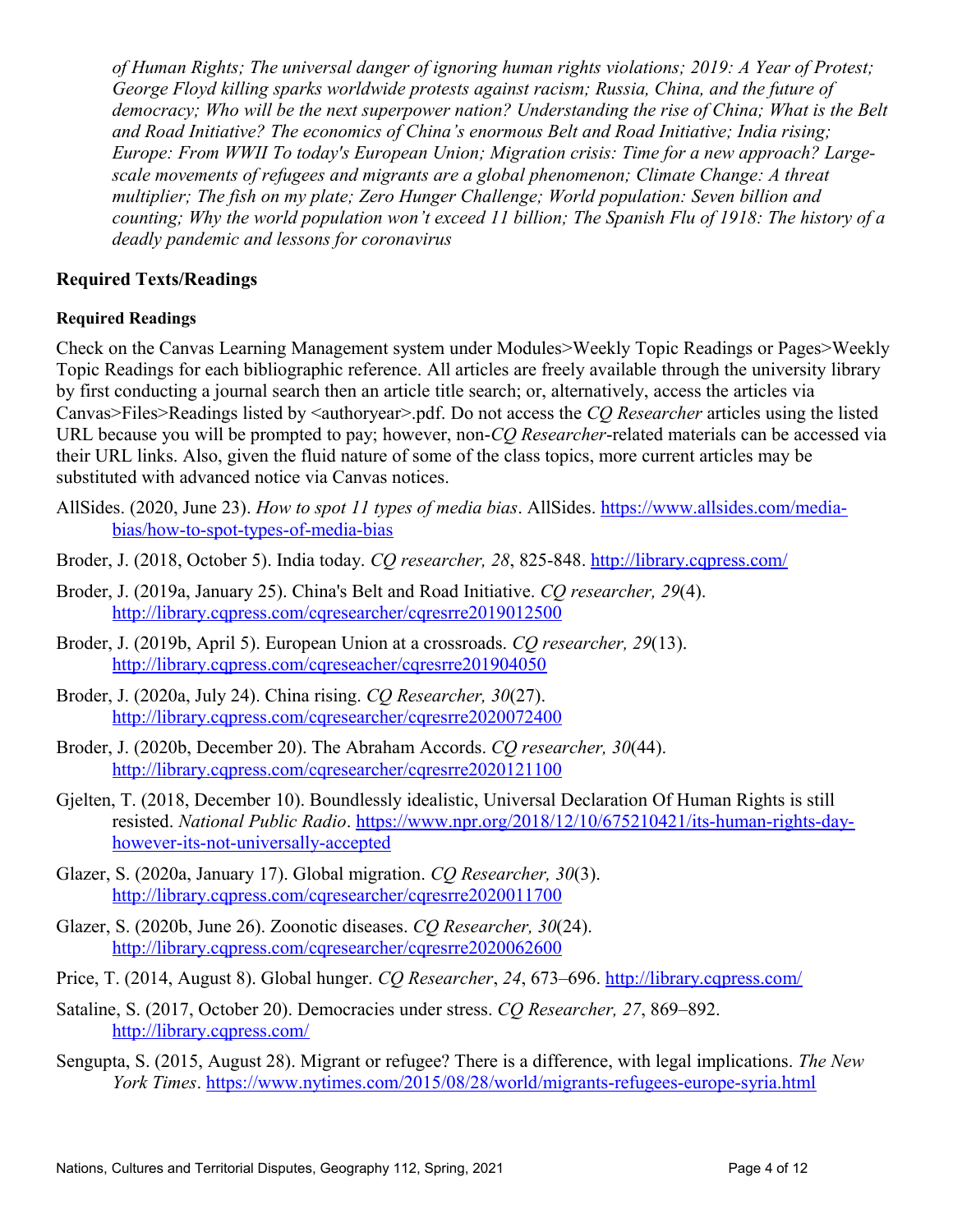- Straight, S. (2019, June 22). Global population pressures. *CQ Researcher*, 28, 537–560. http://library.cqpress.com/
- United Nations. (1948). *Universal Declaration of Human Rights*. United Nations. <https://www.un.org/en/universal-declaration-human-rights/index.html>
- Wallace, C. P. (2019, May 31). Global fishing controversies. *CQ Researcher, 29*. <http://cqpress.com/cqresearcher/cqresrre2019053100>
- Wanlund, B. (2020, May 1). Global protest movements. *CQ Researcher, 30*(17). <http://library.cqpress.com/cqresearcher/cqresrre2020050100>
- Wanlund, W. (2017, September 22). Climate change and national security. *CO Researcher*, 27, 773–796. http://library.cqpress.com/

# **Other technology requirements / equipment / material**

Given we are in a virtual learning environment, interaction will be conducted through the Canvas Learning Management System as well as using the Zoom video conferencing plugin module in Canvas; therefore, be sure to download the latest version of Zoom.

All students are required to submit written assignments via a word processing application that has the capabilities of outputting text documents in either MicroSoft Word file format (.doc), Adobe portable document file format (.pdf), or OpenOffice document file format (.odt). The Canvas Learning Management System's Speed Grader cannot read the Apple .pages file formats.

You do not want me to convert your files from .pages to .doc or .odt hoping there will be a one-to-one conversion; you are responsible for submitting assignments in the proper file format. If you do accidentally submit in a file format other than what is accepted, then you will get an initial request to resubmit in the proper file format. If you do not resubmit, then your assignment in that Apple operating system format that Canvas cannot parse will be graded as 50% credit.

# **Course Requirements and Assignments**

## **Writing**

The minimum writing requirement for this course is 3,000 words in a language and style appropriate to the discipline of Geography. Please use the American Psychological Association (APA) style for all papers in the class. Information and weblinks to APA style guidelines can be found on the Canvas website and on pages 9 and 10 in this document.

| Writing                 | <b>Minimum</b><br>Words |
|-------------------------|-------------------------|
| Essays $(8)$            | 1,200                   |
| Exercises (8)           | 1,000                   |
| Participation responses | 300                     |
| Reflection paper        | 500                     |
| Total:                  | 3000                    |

## **Essays**

There will be eight one page, double-spaced (200 to 300 minimum word) responses to the readings and videos for the week's topic. This is not a summary of the readings, but a thoughtful response to the issues discussed by the authors and the questions that I pose to you as your instructor. Each essay is worth 10 points for a total of 50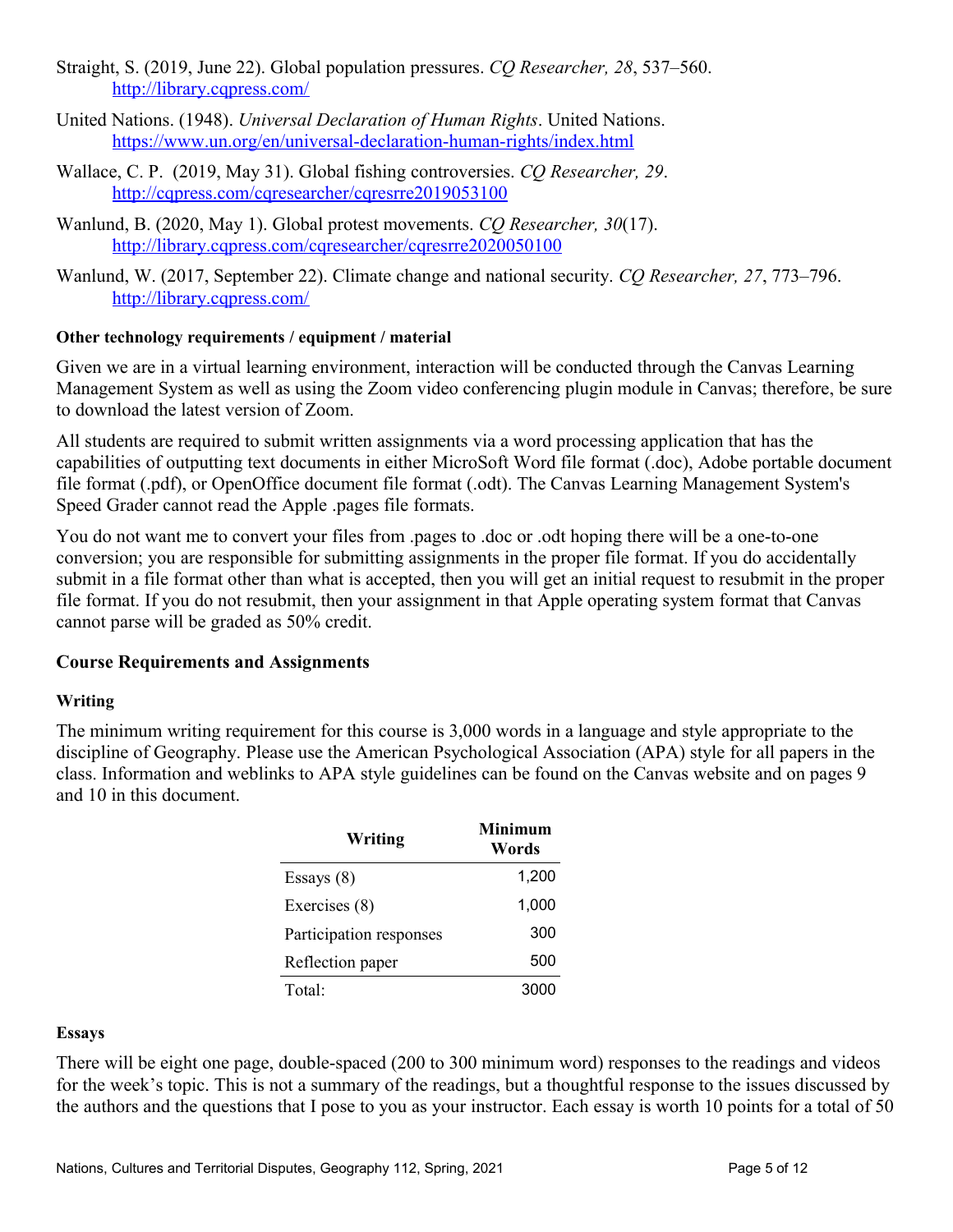points, ~17% of the final grade, where three of the lowest scores will be eliminated from grade calculations. Detailed instructions for writing the essays are provided on Canvas. **Please be aware all grades are posted on Canvas and grade calculations are performed in the instructor's spreadsheet.**

# **Exercises**

There will be seven, 100 to 150 minimum word, exercises on the week's topic based on readings and videos. These assignments are designed to elicit objective responses from the readings, videos, and discussions questions. Each exercise is worth 10 points for a total of 50 points,  $\sim$ 17% of the final grade, where two of the lowest scores will be eliminated from grade calculations. Detailed instructions for writing the exercises are provided on Canvas. **Please be aware all grades are posted on Canvas and grade calculations are performed within the instructor's spreadsheet.**

# **Class Participation**

Plan to set aside time for each week's topic. Active participation is a vital element of the course. This not only makes the class more interesting and enjoyable, but you are responsible for material discussed during class and you cannot earn an "A" without participating. Your class participation grade will include posting a response to the question of the day posted on Mondays and contributing to the brainstorming-discussion pages posted on Wednesdays.

Quality participation refers to being an active participant on Canvas: answering the Monday question in a timely fashion, posting responses in the brainstorming discussion pages that clearly demonstrates that students have watched and read the course materials and are willing to discuss the week's topic in a manner of open inquiry.

The questions will be posted on the Canvas website on the Assignments web pages, and you will have two weeks to respond for potential full credit. Class participation is worth 100 points or  $\sim$ 33% of your final grade, which 10 points out of the 100 points will be calculated based on your Canvas activities bi-weekly (Canvas interaction score).

The Canvas interaction score (maximum 10 points) will be weighted based on the median score of all students in the class:

Weekly Weighted Score = Page Views + Participation + (Submissions + On-time Submissions – Late Submissions ‒ Missing Submissions)

# **Final Paper**

There is one paper required for this course—a short reflection paper (about two to three pages) based on your learning and understanding of current world events as a result of this class and other relevant outside experiences. The final paper is worth 50 points,  $\sim$ 17%, of your final grade.

# **University Policies**

Please review University policies regarding syllabi at:

- [University Syllabus Policy S16-9](http://www.sjsu.edu/senate/docs/S16-9.pdf) at http://www.sjsu.edu/senate/docs/S16-9.pdf.
- Office of Undergraduate Education's [Syllabus Information web page](http://www.sjsu.edu/gup/syllabusinfo/) at http://www.sjsu.edu/gup/syllabusinfo/

"Success in this course is based on the expectation that students will spend, for each unit of credit, a minimum of 45 hours over the length of the course (normally three hours per unit per week) for instruction, preparation/studying, or course related activities, including but not limited to internships, labs, and clinical practica. Other course structures will have equivalent workload expectations as described in the syllabus."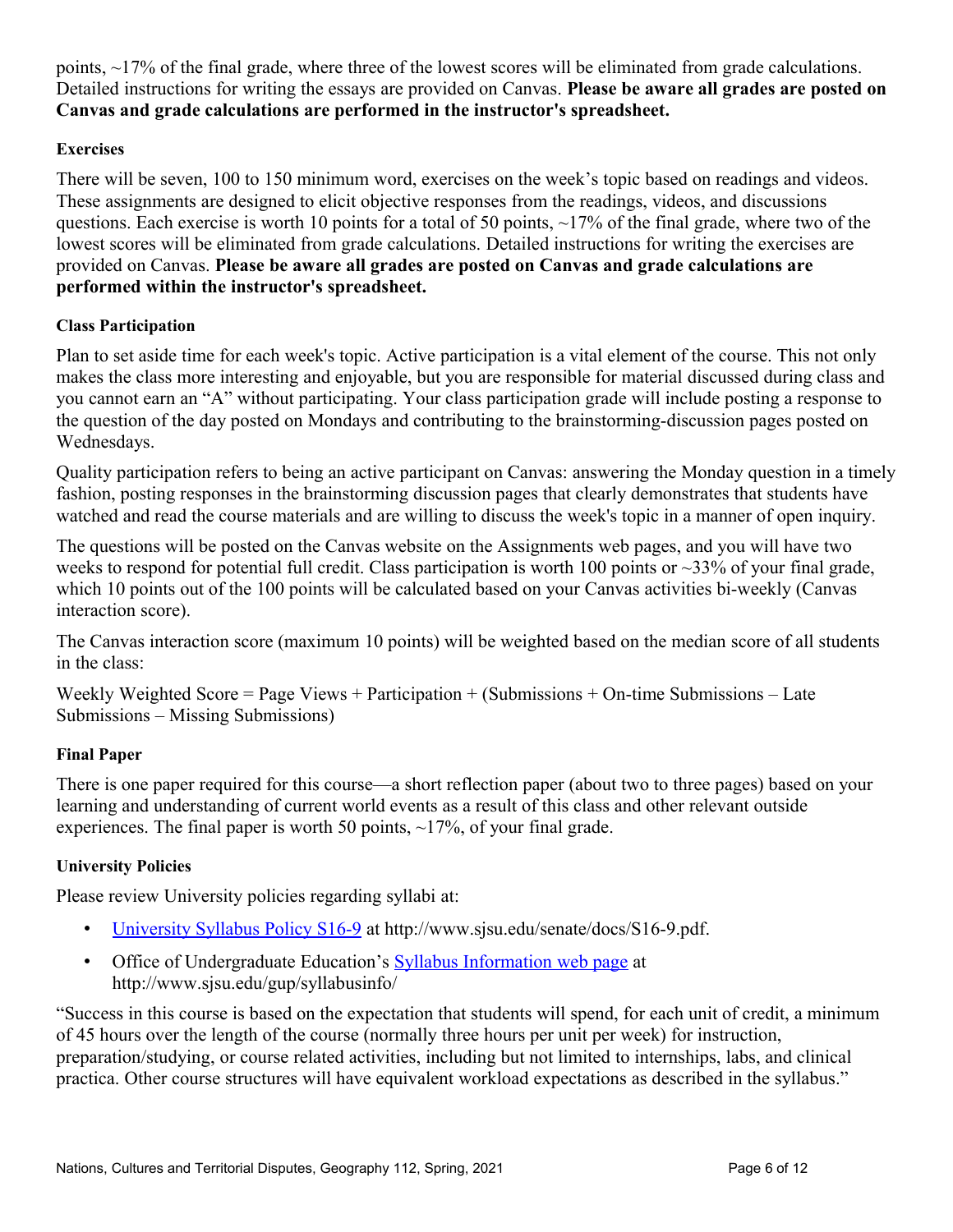#### **Final Examination or Evaluation**

Per University guidelines, "Faculty members are required to have a culminating activity for their courses, which can include a final examination, a final research paper or project, a final creative work or performance, a final portfolio of work, or other appropriate assignment."

The final exercise is an in-class group activity that will take place via Zoom conference call on the day and time of the final scheduled final on 20 or 21 May for the regularly scheduled finals or 26 May for the makeup session. All students who cannot make the final Zoom sessions must email me at least one week in advance for a makeup final assignment.

The exercise is a scenario where students sign up to run and manage a fictional government, such as the president or prime minister or a minister of a cabinet position. Other students can sign up to be opposing forces that either want to make the country better or overthrow the government. The instructor plays the role of outside forces and will determine when the exercise is over—1 hour or until the government is overthrown, whichever comes first. There will be a 20-minute debriefing session after the exercise. Signups for roles will be on Canvas the first week of May. The exercise is the culminating experience for the course and is worth 50 points or  $\sim$ 17% of the final grade.

# **Grading Informat**

#### **Determination of Grades**

A strong performance in all areas of assessment is necessary to achieve the highest grade in this course. You will not be graded on attendance. However, it is not possible to do well if you are not present in class to join in discussions and to complete assignments and exercises.

You are responsible for nforming me in advance if you know you must miss classes for a valid reason. Excused absences refer to illness, family responsibilities, and similar necessities. Exceptions to these policies will be made only in the case of officially documented emergencies. Contact me regarding emergencies as soon as possible—before an assignment is due rather than after it is already late—so special arrangements may be made.

## **Grade Breakdown**

| <b>Assignments</b> | <b>Points</b> | <b>Percent</b> |
|--------------------|---------------|----------------|
| Essays $(5)$       | 50            | 16.7           |
| Exercises (5)      | 50            | 16.7           |
| Final Exercise     | 50            | 16.7           |
| Participation      | 100           | 33.3           |
| Reflection paper   | 50            | 16.7           |
| <b>Total</b>       | 300           | 100            |

#### **Penalty for Late or Missed Work**

Assignments not submitted on the due date and assigned time will be marked down. There will be a 2% reduction in grade for each calendar day that your assignment is late. Any assignment that is overdue by two weeks (four class meetings, 14 calendar days) is considered late and will receive a zero (0).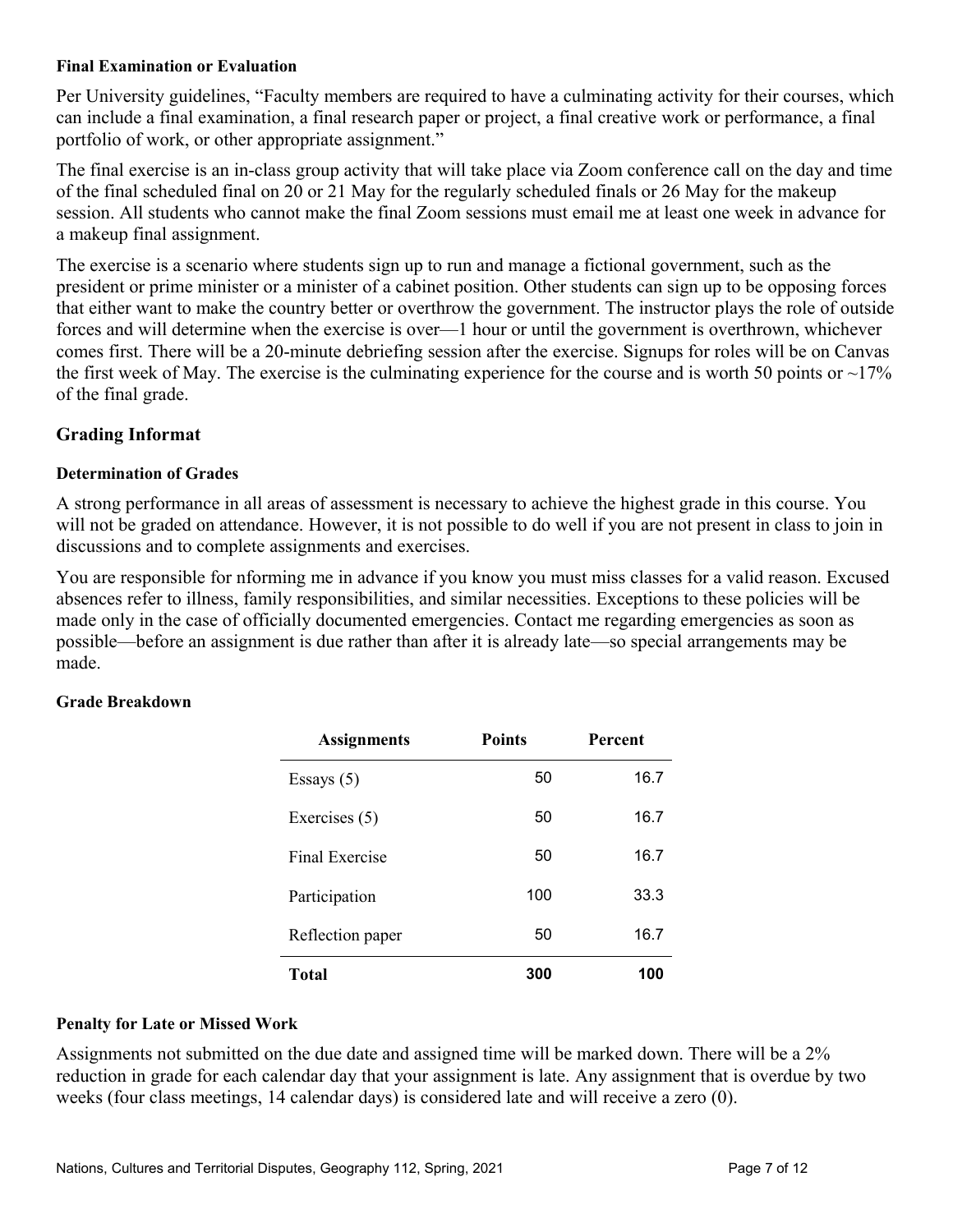## **Extra Credit**

There is no scheduled extra credit at this time; however, extra credit may be assigned when the instructor is in the mood for some. Extra credit will be announced on the course Announcements page and will be listed in Assignments>Extra Credit.

#### **Letter Grades**

| Grade          | <b>Points</b>  | Percentages            |
|----------------|----------------|------------------------|
| A plus         | 291.0 to 300.0 | 97.00% to 100.00%      |
| A              | 279.0 to 290.9 | 93.00% to 96.99%       |
| A minus        | 270.0 to 278.9 | $90.00\%$ to $92.99\%$ |
| <b>B</b> plus  | 261.0 to 269.9 | 87.00% to 89.99%       |
| B              | 249.0 to 260.9 | 83.00% to 86.99%       |
| <b>B</b> minus | 240.0 to 248.9 | 80.00% to 82.99%       |
| $C$ plus       | 231.0 to 239.9 | 77.00% to 79.99%       |
| $\mathcal{C}$  | 219.0 to 230.9 | 73.00% to 76.99%       |
| C minus        | 210.0 to 218.9 | 70.00% to 72.99%       |
| D plus         | 201.0 to 209.9 | $67.00\%$ to $69.99\%$ |
| D              | 189.0 to 200.9 | $63.00\%$ to $66.99\%$ |
| D minus        | 180.0 to 188.9 | $60.00\%$ to $62.99\%$ |
| F              | 0.00 to 179.9  | $0.00\%$ to 59.99%     |

"This course must be passed with a C- or better as a CSU graduation requirement."

## **Grading Information for GE/100W**

"Passage of the Writing Skills Test (WST) or ENGL/LLD 100A with a C or better (C‐ not accepted), and completion of Core General Education are prerequisite to all SJSU Studies courses. Completion of, or coregistration in, 100W is strongly recommended. A minimum aggregate GPA of 2.0 in GE Areas R, S, & V shall be required of all students."

## **Classroom Protocol**

We all want to be in a positive learning environment. Course content can be challenging. I expect everyone to be respectful of opinions, other students, and the instructor. I will make every effort to be prepared for class, *have an online presence for all classes on Mondays and Wednesdays between approximately 10am to 5pm*, and be available during my office hours for help.

I expect my students to be prepared for class, *contribute to Canvas discussions in a timely fashion*, and turn in assignments on time. I expect all students to refrain from reading non-course-related materials during class *(remember we are in a virtual environment, so be careful during our Zoom sessions)*, Computers are essential for course related work.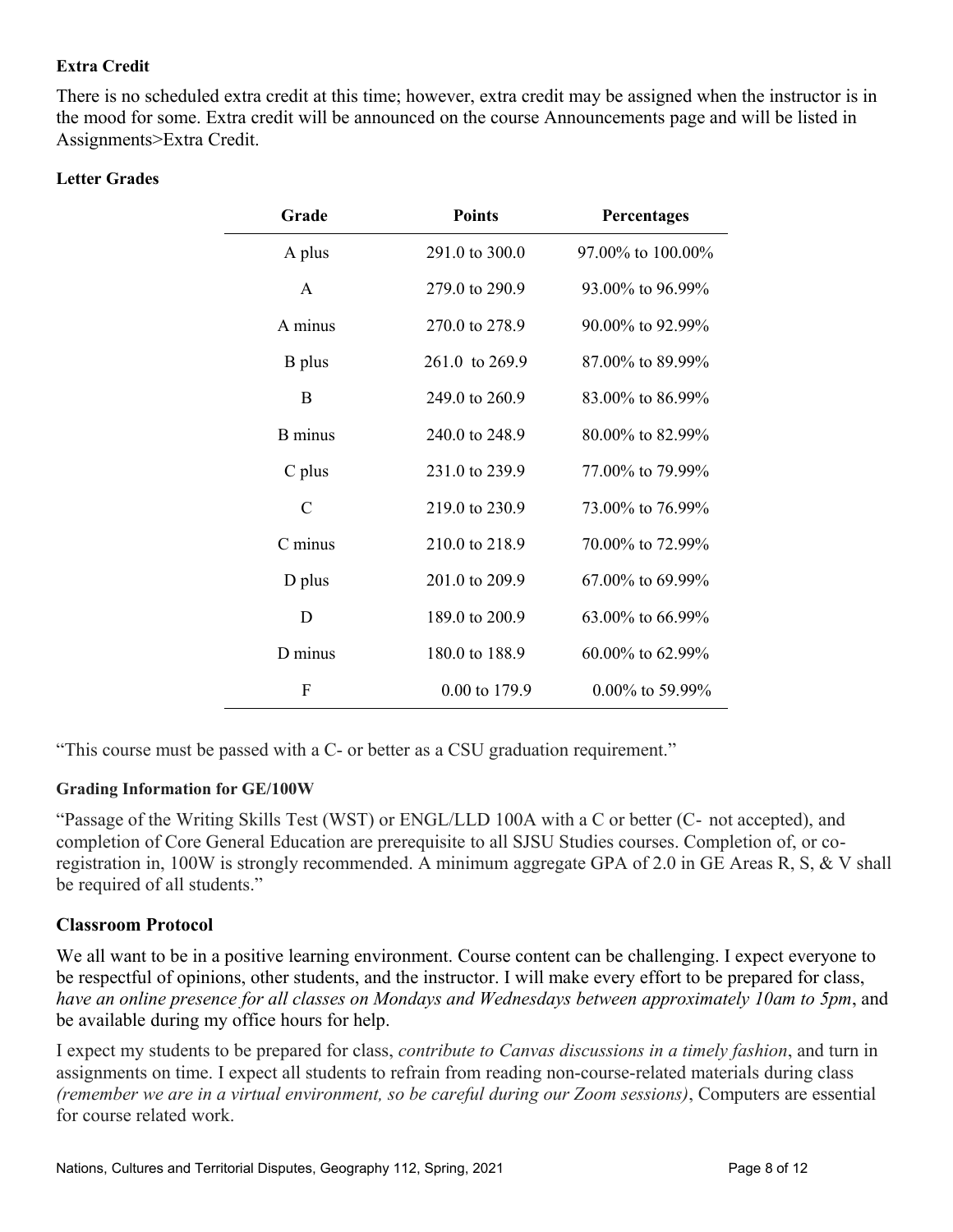# **Zoom Classroom Protocol**

#### **Use of Cameras in Class**

Please be aware that I understand if you are reluctant to show yourself and your surroundings via video conferencing. Therefore, I will be flexible requiring everyone having their webcams on.

#### **Recording of Zoom Classes**

"University [P]olicy (S12–7) at<https://www.sjsu.edu/senate/docs/S12-7.pdf>requires consent from all individuals who will appear in a class recording. If a student does not wish to be identified in a class recording, you might allow an "anonymous" option (e.g., student temporarily turning off identifying information from the Zoom session, including name and picture, prior to recording)."

Currently, I do not plan to record the visual portion of Zoom sessions; however, if students wish to have their sessions recorded, then there should be a plurality of students agreeing to the digital recordings. You are under no obligations whether you agree or not. If students use the text messaging portion, then I will copy and paste the session and post via Canvas.

## **University Policies**

Per [University Policy S16-9](http://www.sjsu.edu/senate/docs/S16-9.pdf) *(http://www.sjsu.edu/senate/docs/S16-9.pdf)*, relevant university policy concerning all courses, such as student responsibilities, academic integrity, accommodations, dropping and adding, consent for recording of class, etc. and available student services (e.g. learning assistance, counseling, and other resources) are listed on [Syllabus Information web page](https://www.sjsu.edu/curriculum/courses/syllabus-info.php) (https://www.sjsu.edu/curriculum/courses/syllabusinfo.php). Make sure to visit this page to review and be aware of these university policies and resources.

#### **Additional Information**

## **Writing Policy**

**Correct use of English is a fundamental requirement for your assignments to be graded.** If a minimum of 20 errors in spelling, syntax, grammar, or technical errors are detected, then there is an automatic 10% reduction in grade for all essays. Grading rubrics for essays and exercises are on the Canvas website.

**Formal academic writing guidelines are essential for this course**. Please upload your assignments as either an MSWord document (.doc) or Portable Document File (.pdf) only, unless otherwise specified. The Canvas SpeedGrader cannot accept any other file formats, and I do not download and grade assignments on my computers.

## **All assignments must be written using formal academic writing styles conforming to standard guidelines:**

- lastname first initial course number assignment number (ie kelleym G112S1 essay1.doc)
- Times New Roman 12pt normal font
- 1.5 or 2.0 line spacing
- 1" margin all around
- APA citation method
	- reference page (anytime you cite sources)
	- page numbers
	- proper headings and enumeration styles
- DO NOT add your student name/class/date heading on your assignments because the file name and date stamp on Canvas provides me with this information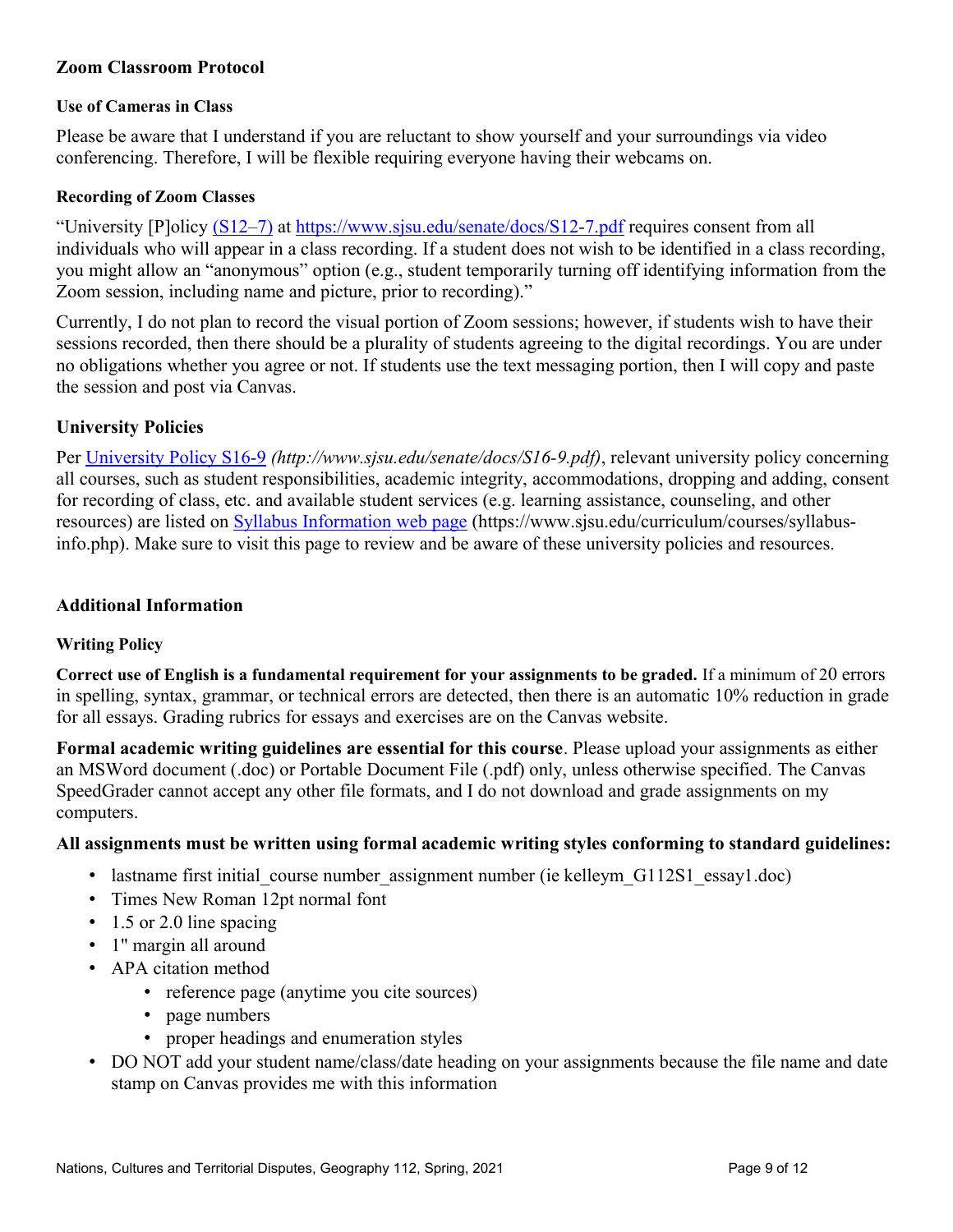- DO NOT include questions and prompts (Your Turnitin.com scores will be artificially high and you waste space)
- No cover page or running head required!

If any of the above standards are not adhered to, then each violation of a major bullet point a reduction of 0.1 point will be assessed from your total score. Refer to the Purdue Online Writing Laboratory General Format [webpage for APA style guidelines.](https://owl.purdue.edu/owl/research_and_citation/apa_style/apa_formatting_and_style_guide/general_format.html)

I am your target audience. Therefore, I expect a formal tone from your essays: **no breezy style and no contractions**. Also, country names should be in a manner that is generally accepted in formal settings (ie United States or United States of America rather than America or 'Murica). If any of the previously mentioned styles are used, then they will be counted as an error of syntax and/or grammar. Refer to the **Purdue Online** [Writing Laboratory Levels of Formality webpage](https://owl.purdue.edu/owl/general_writing/academic_writing/using_appropriate_language/levels_of_formality.html) for more information.

Remember, the first 20 errors will be counted and an overall 10% reduction will be assessed on your assignment. Therefore, proofread your paper before you submit!

# **APA Style Guidelines on the Internet**

Here are some websites that can help you when it comes time to write your papers:

In the past, I had my trusty APA style guide by my side when I wrote my papers (as well as an APA automatic citation generator in LaTeX).

But there are now some very nice tools out on the Internet:

- [The APA style guide](http://www.apastyle.org/) website
- [Purdue Online Writing Laboratory General Overview website](https://owl.purdue.edu/owl/research_and_citation/apa_style/apa_formatting_and_style_guide/general_format.html) and side bars for comprehensive listing
- [Purdue Online Writing Laboratory APA Sample Paper](https://owl.purdue.edu/owl/research_and_citation/apa_style/apa_formatting_and_style_guide/apa_sample_paper.html) website
- [Citation Machine](http://www.citationmachine.net/apa) website for formatting citations, although naively relying on an automatic citation generator may get you into trouble—always double check

Get used to using these resources. Your instructors will be very grateful!

## **...and finally...**

Please email me via the Canvas mail system a picture of a moose to show that you read and understood the content of this course syllabus. A one-point extra credit will be assessed if the moose attended Wossamotta University.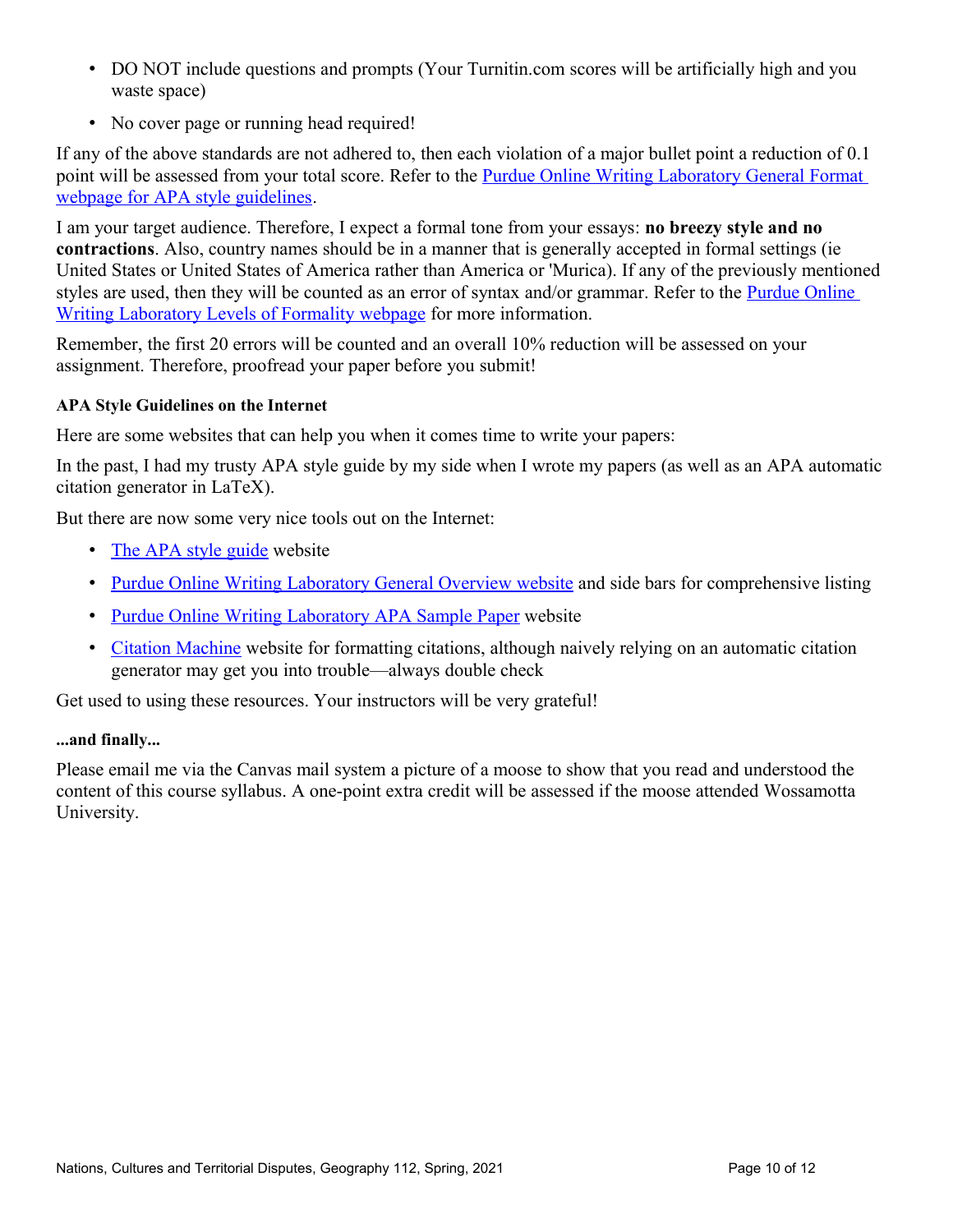# **Geography 112: Nations, Cultures & Territorial Disputes Spring 2021 Course Schedule**

Schedule is subject to change with fair notice and will be made available on the Canvas webpage and via email.

# **Course Schedule**

| Week           | Date  | <b>Topics</b>               | <b>Readings</b>          | <b>Activities</b>                                | Due        | Learning          |
|----------------|-------|-----------------------------|--------------------------|--------------------------------------------------|------------|-------------------|
|                |       |                             |                          |                                                  |            | <b>Outcomes</b>   |
| $\mathbf{1}$   | 01/27 | <b>Current Events/Media</b> | <b>AllSides</b>          | Canvas Introductions                             |            | <b>CLO 1-3</b>    |
| $\overline{2}$ | 02/01 |                             | (2020)<br>Gjelten (2018) | Exercise 1<br>Videos: The Story of Human Rights; |            | <b>GELO 1-3</b>   |
|                |       | Human Rights                | <b>United Nations</b>    | UDHR: 70 Years; The universal                    |            | CLO 1-3           |
|                |       |                             | (1948)                   | danger of ignoring human rights                  |            |                   |
|                |       |                             |                          | Canvas Question                                  |            |                   |
| $\overline{2}$ | 02/03 | Human Rights                |                          | <b>Canvas Discussion</b>                         | Exercise 1 | <b>GELO 1-3</b>   |
|                |       |                             |                          | Essay 1                                          |            | CLO 1-3           |
| $\mathfrak{Z}$ | 02/08 | Free Speech/Protests        | Wanlund                  | Videos: 2019: A Year of Protest;                 |            | GELO <sub>3</sub> |
|                |       | <b>LAST DAY TO DROP</b>     | (2020)                   | George Floyd killing sparks                      |            | <b>CLO 1-3</b>    |
|                |       |                             |                          | worldwide protests against racism                |            |                   |
|                |       |                             |                          | DW News                                          |            |                   |
|                |       |                             |                          | Canvas Question                                  |            |                   |
| 3              | 02/10 | Free Speech/Protests        |                          | <b>Canvas Discussion</b>                         | Essay 1    | GELO <sub>3</sub> |
|                |       |                             |                          | Exercise 2                                       |            | CLO 1-3           |
| 4              | 02/15 | Democracy                   | Sataline                 | Videos: Russia, China, and the future            |            | <b>GELO 1-3</b>   |
|                |       | <b>LAST DAY TO ADD</b>      | (2017)                   | of democracy; Who Will Be The Next               |            | <b>CLO 1-3</b>    |
|                |       |                             |                          | <b>Superpower Nation?</b>                        |            |                   |
|                |       |                             |                          | Canvas Question                                  |            |                   |
| $\overline{4}$ | 02/17 | Democracy                   |                          | Canvas Discussion                                | Exercise 2 | <b>GELO 1-3</b>   |
|                |       |                             |                          | Essay 2                                          |            | CLO 1-3           |
| 5              | 02/22 | China                       | <b>Broder</b>            | Video: Understanding the rise of                 |            | GELO <sub>3</sub> |
|                |       |                             | (2020a)                  | China                                            |            | CLO 1-3           |
| 5              | 02/24 | China                       |                          | Canvas Question<br><b>Canvas Discussion</b>      | Essay 2    | GELO <sub>3</sub> |
|                |       |                             |                          | Exercise 3                                       |            | CLO 1-3           |
| 6              | 03/01 | China's Belt & Road         | <b>Broder</b>            | Videos: What is the Belt and Road                |            | GELO 1,3          |
|                |       | Initiative                  | (2019a)                  | initiative?   CNBC Explains; The                 |            | <b>CLO 1-3</b>    |
|                |       |                             |                          | Economics of China's Enormous                    |            |                   |
|                |       |                             |                          | Belt & Road Initiative                           |            |                   |
|                |       |                             |                          | Canvas Question                                  |            |                   |
| 6              | 03/03 | China's Belt & Road         |                          | <b>Canvas Discussion</b>                         | Exercise 3 | GELO 1,3          |
|                |       | Initiative                  |                          | Essay 3                                          |            | CLO 1-3           |
| 7              | 03/08 | India                       | Broder (2018)            | Video: India rising                              |            | GELO <sub>3</sub> |
|                |       |                             |                          | Canvas Question                                  |            | CLO 1-3           |
| $\tau$         | 03/10 | India                       |                          | Canvas Discussion                                | Essay 3    | GELO <sub>3</sub> |
|                |       |                             |                          | Exercise 4                                       |            | CLO 1-3           |
| 8              | 03/15 | European Union              | <b>Broder</b>            | Video: Europe: From WWII To                      |            | <b>GELO 1-3</b>   |
|                |       |                             | (2019b)                  | Today's European Union                           |            | <b>CLO 1-3</b>    |
|                |       |                             |                          | Canvas Question                                  |            |                   |
| 8              | 03/17 | European Union              |                          | Canvas Discussion                                | Exercise 4 | <b>GELO 1-3</b>   |
|                |       |                             |                          | Essay 4<br>Middle East/Essay 5 Signups Open      |            | CLO 1-3           |
| 9              | 03/22 | Middle East                 | <b>Broder</b>            | Video: What do the Abraham                       |            | <b>GELO 1-3</b>   |
|                |       |                             | (2020b)                  | <b>Accords Mean for Middle East</b>              |            | CLO 1-3           |
|                |       |                             |                          | Peace?   The World Unpacked                      |            |                   |
|                |       |                             |                          | Canvas Question                                  |            |                   |
| 9              | 03/24 | Middle East                 |                          | Zoom Canvas Discussion                           |            | <b>GELO 1-3</b>   |
|                |       |                             |                          |                                                  |            |                   |